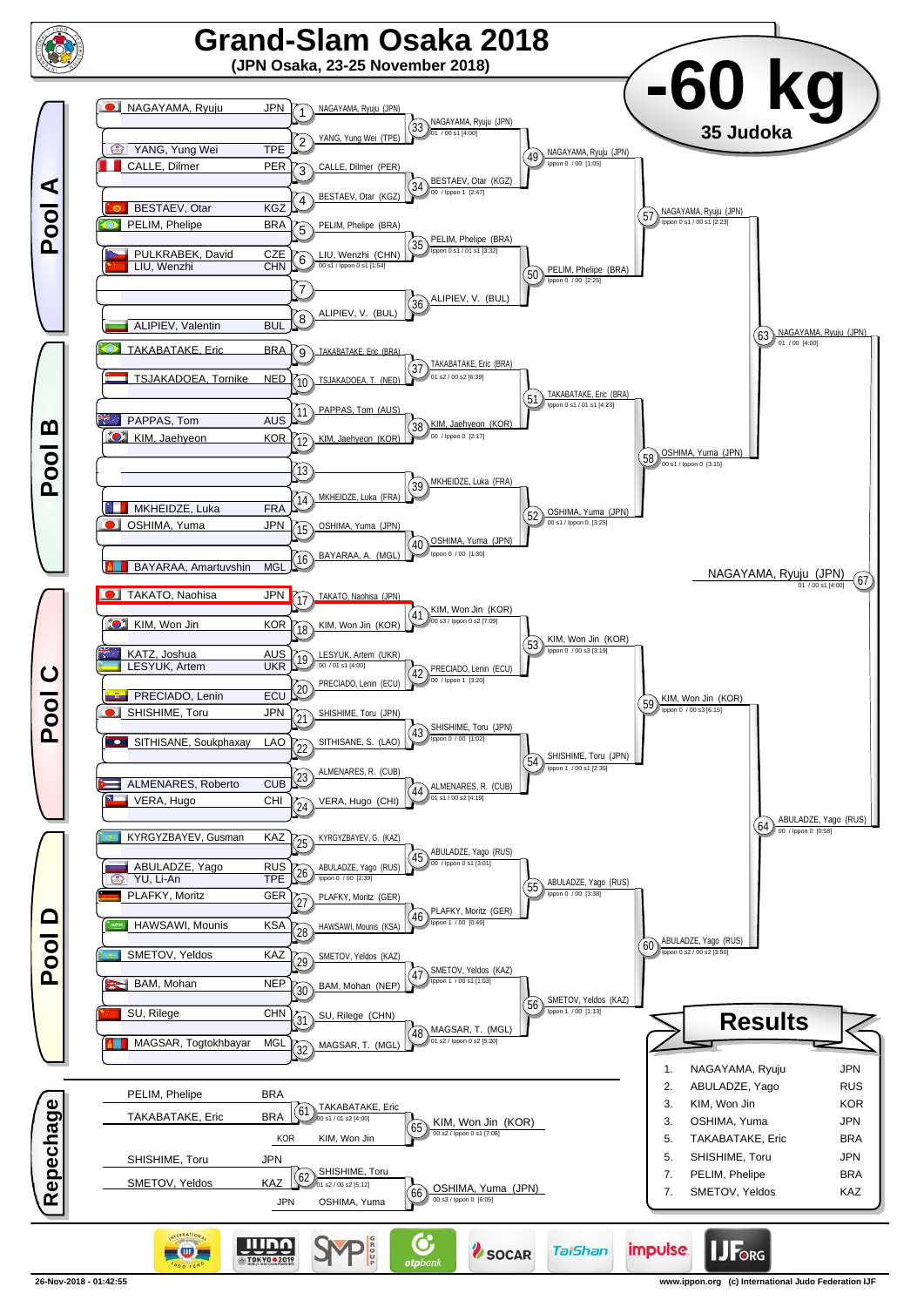

**26-Nov-2018 - 01:43:16 www.ippon.org (c) International Judo Federation IJF**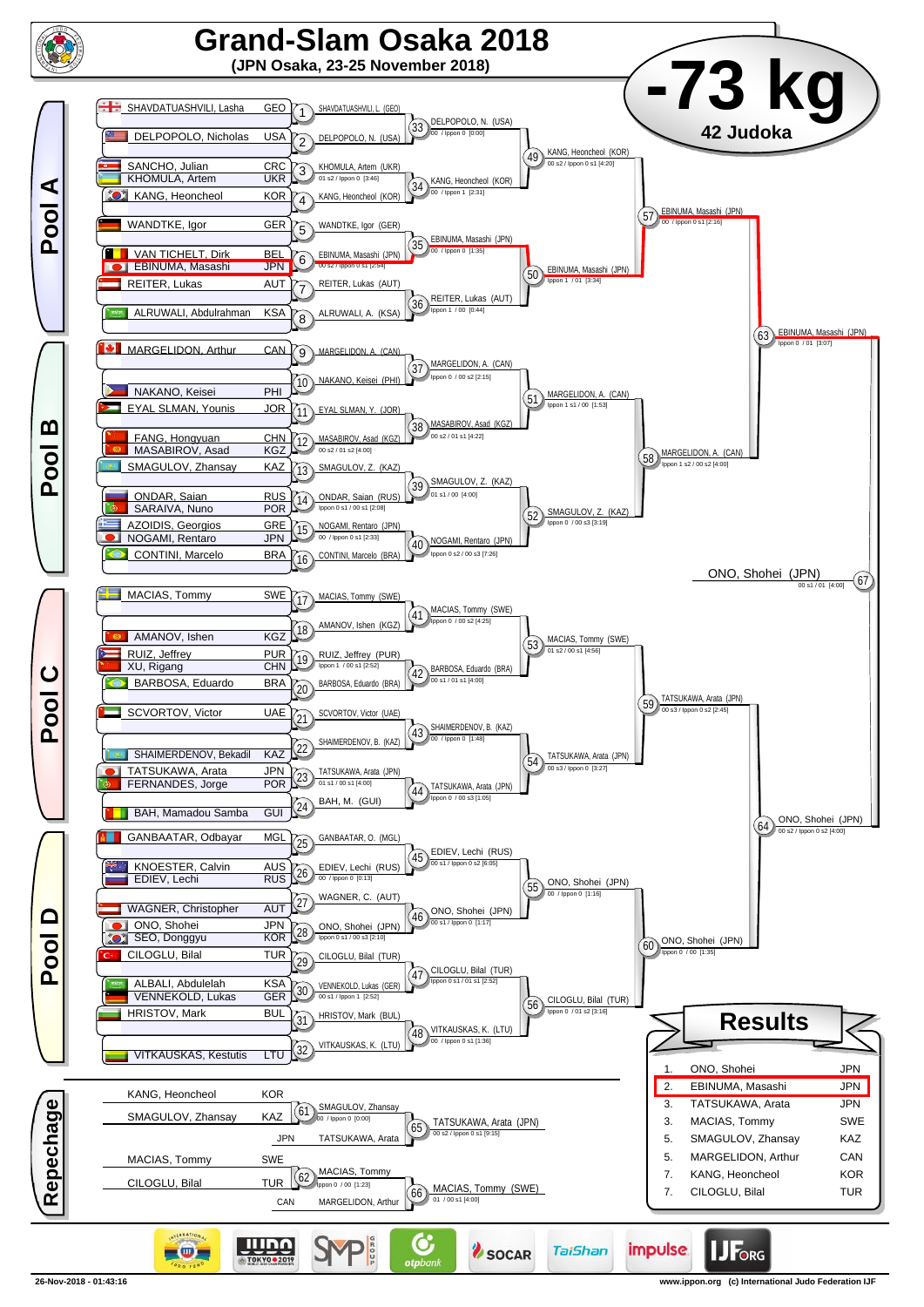

**26-Nov-2018 - 01:43:46 www.ippon.org (c) International Judo Federation IJF**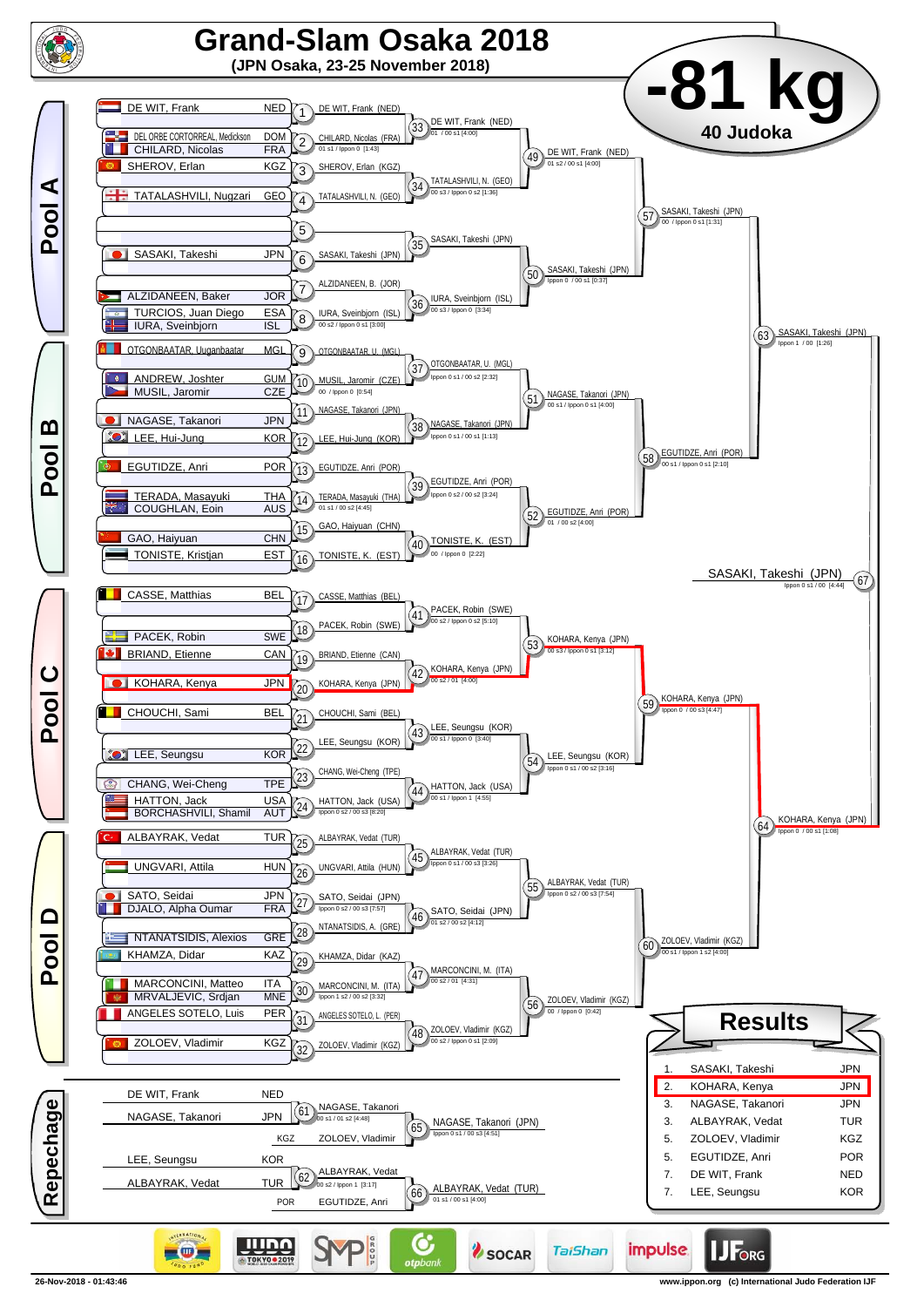